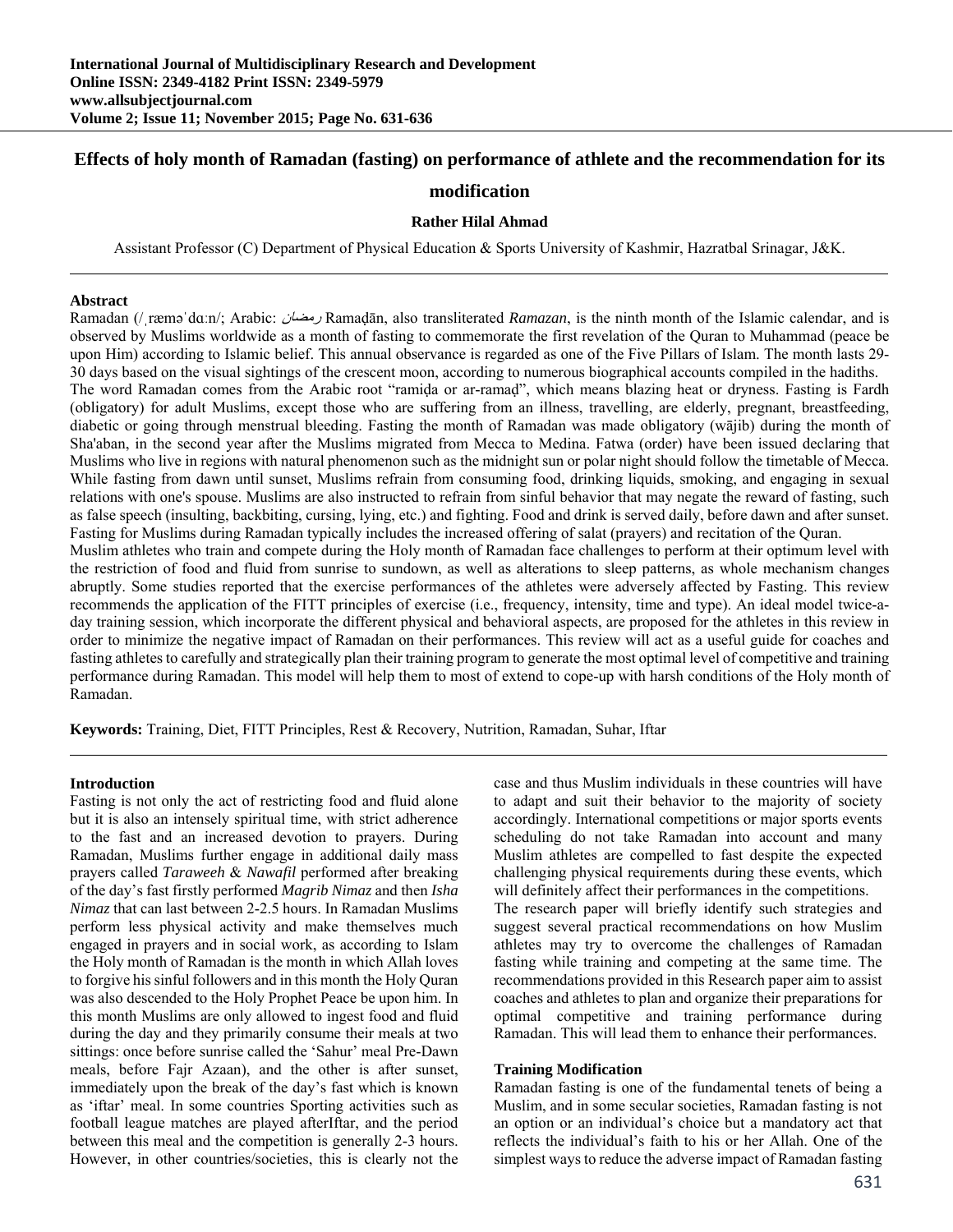is to modify the athlete's training program. One of the training variables that can be manipulated to improve or maintain exercise performance during the month of Ramadan is the time-of-day of training. The available options for coaches and athletes to schedule training sessions are: 2-3 h after Sahur, 1- 2 h just before Iftar, and 2-3 h after Iftar.

### **Training session after Sahur**

Earlier to this session, the athlete would have consumed their Sahur meals early in the morning, i.e., between 2-2.3 hours before beginning training. Hence at this stage, he/she would likely to be food & fluid-filled. The training-prompted adaptations of the session are not really ideal since postexercise food and fluid can only be consumed >5-8 hours. Indeed, there is no effective recovery from training until nutrients are ingested by the athlete. It could also be that training in the morning may lead to a poorer and less than optimal quality of effort situation since the athlete may likely to "pace" himself during the session to conserve energy.

#### **Training session just before Iftar**

Training at this time of the day is advantageous since high level of motor coordination and other physical measures such as strength also tend to peak around the late afternoon or early evening period and stimulation levels are closer to the optimum level for exercise performance, at least in the non-fasted state. However, the quality of effort during the session is expected to be compromised due to the acute prolonged absence of food and fluid during the day earlier to exercise. Furthermore, without nutrition as well as chronic daytime sleepiness, the fasted athletes will likely to experience initial onset of fatigue and may face a sensitive risk to injury. Although the quality of training might be compromised, the cellular effects of the mechanical work done, on the other hand, may be advantageous. This view is supported by the findings that the magnitude of training-induced adaptations in the fasted state (i.e., performed in the afternoon) was equivalent to the same training in the non-fasted state. A possible reason for this lack of difference in training-induced adaptations between chronic training in the fasted and non-fasted state was that postexercise recovery was not compromised because fasting subjects were able to consume food and fluid immediately after their training sessions. Thus, if training is to be conducted during the daytime in Ramadan, it is recommended that the session ends just prior to the breaking of the day's fast to allow ingestion of food and fluid within the ideal window period to optimize cellular training-induced adaptations.

#### **Training session after Iftar**

In a recent study, the effects of Ramadan fasting on performance during acute high-intensity exercise sessions were examined at three different times of day: 08:00 h (after Sahur), 18:00 h (beforeIftar) and 21:00 h (afterIftar) in well-trained Muslim athletes. This study found that the most optimal timeof-day to perform high-intensity exercise is 1hour & 30min after the breaking of the day's fast at 21:00 h. Others have also recommended Muslim athletes and coaches to schedule training session to the evening period. A survey conducted has also shown that training in the evenings is one of the selfcoping strategies predominantly adopted by elite Muslim athletes in Malaysia. Moreover, there is a tendency for the Ramadan fasted individuals to adopt an "evening-type" behavioral profile and hence the evening session is also within, or close to, the ideal period of the athlete's 24-h clock for performance and psychomotor skill.

#### **Pre-Ramadan training advantages**

### **Plan ahead and introduce change gradually**

The most significant unrests that are due to Ramadan fasting have been reported to occur in the first week of Ramadan. Therefore the appropriate managing strategy should be gradually introduced at least three weeks before the start of Ramadan.

### **Maintain the training stimulus (including both exercise load and/or intensity)**

Training loads should be suitable to progress the required fitness and performance levels of the athletes, or should be similar to the training carried out in the lead up to the competition.

#### **Train according to the time of competition**

If the time of competition is known, training sessions before a major event should be conducted at the same time of day at which the critical performance is scheduled. However, if the time of competition is not known, training sessions should be programmed in the morning to counteract a possible shift in the sleep wake cycle and its effect on sports performance.

### **Time training session based on its intensity**

Heavy training sessions should be scheduled either in the early evening (after breaking fast) or the late afternoon (close to the time of breaking fast), so that players can replenish their glycogen stores and rehydrate immediately after training. Technical or light training can be carried out at the usual time.

### **Remember to drink enough**

Acute hypohydration (dehydration) will occur during daylight hours especially during bouts of strenuous physical activity in the heat. Fluid intake should be monitored daily. Pre-training urine concentration and body mass should be checked in order to ascertain that individual athletes are not significantly dehydrated before training. It is suggested that individuals who are hypohydrated by 3% or more of usual body mass should not undertake strenuous, prolonged (about 60 min) exercise, especially in hot environments. Sensible dietary strategies that ensure adequate fluid intake especially just before dawn, coupled with behavioural adaptations that minimize daytime fluid losses before training will help preserve hydration status and physical performance. Athletes should be allowed cool water to rinse out their mouth, whenever they require, which will alleviate their thirst without breaking their daytime fast. Where possible, sweat loss should be minimized by reducing non-training activity, staying in the shade or air conditioned areas.

#### **Fitness levels**

The rapid onset of fatigue among Ramadan fasted athletes can reduce quality of performance and/or increase the risk to injury. Thus, another strategy to reduce early fatigue is to make the Muslim fasted athletes as fit as possible when approaching Ramadan. This strategy is often ignored by the coaches but was clearly evident in a classic study where investigator examined the effects of Ramadan fasting on high intensity endurance performance. The investigator demonstrated that exercise performance of fitter fasted Muslims were less likely to be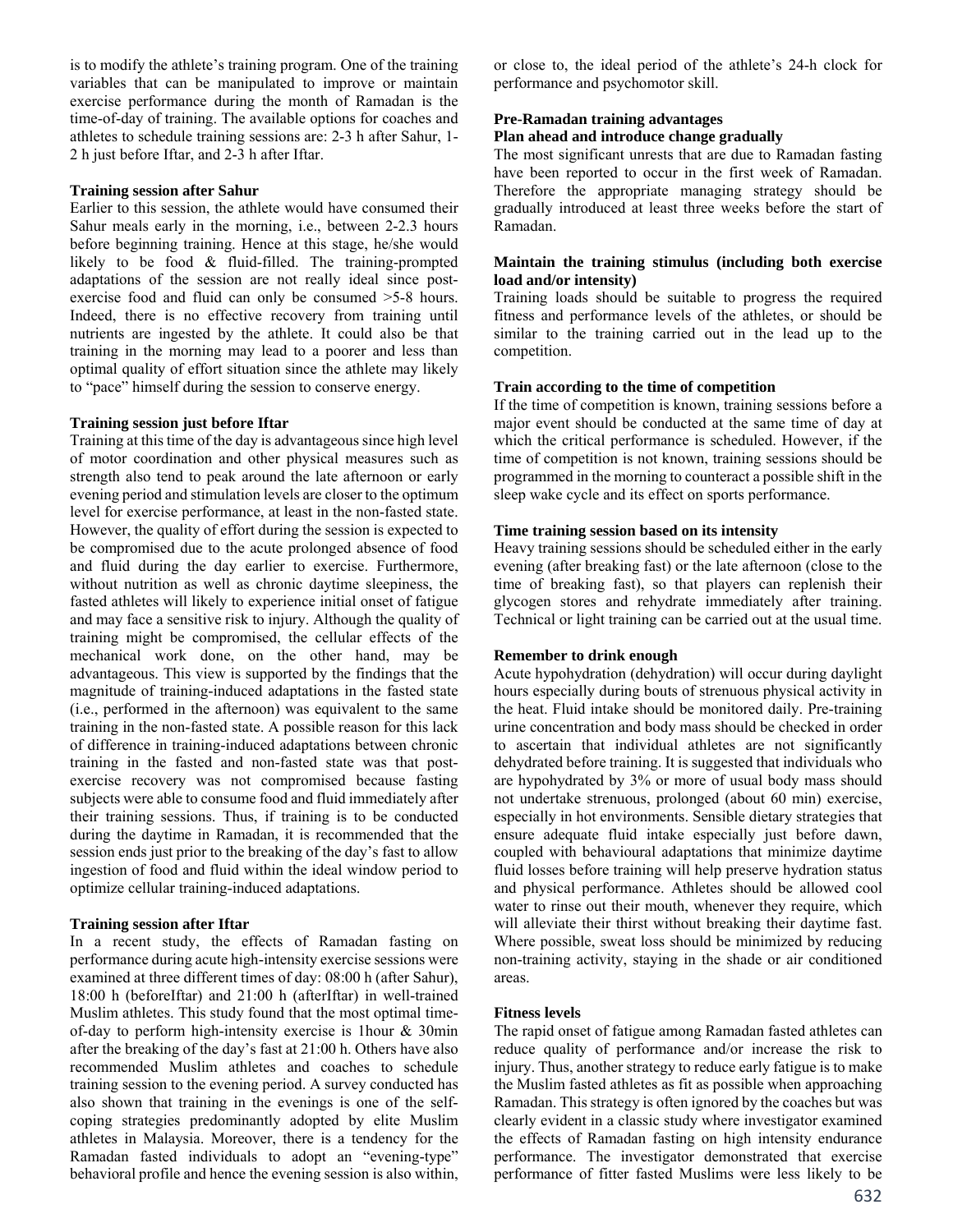negatively affected by Ramadan fasting. Seemingly, the physically fitter Muslims are more able to cope better with unrests of Ramadan fasting. This was indirectly supported by previous study showing that active fasted Muslims are able to conserve more body water as compared to less active ones. Performance of well-trained athletes may be less affected by hypo-hydration than that of untrained individuals. Trained individual is able to store more glycogen within the working muscles.

Trained individuals are characterized with high levels of tolerance to fatigue, positive attitude and greater mental strength than untrained individuals. In short, by making the athletes fitter, the fasted Muslim athletes will face the physical challenges of training and competing while fasting with greater self-confidence.

# **"Acclimatization" to Ramadan Fasting**

In a recent study, subjects were made to exercise in a hypohydrated state on several junctures. While performance in the hypo-hydrated state was much lower compared to performance in the hypo-hydrated state, the declined in performance in the later hypo-hydrated trials were progressively attenuated. The investigator argued that in the later trials, subjects seemed to be "habituated" or have somewhat adapted to the physical and mental stress of exercising in the hypo-hydrated state and hence performance was less adversely affected. In the same manner, it can be reasoned that fasting individual can also habituate himself to cope with exercises in the less than optimal Ramadan fasted state. For example, the Muslim athlete could practice the fast during the year out of the period of Ramadan, especially during the month before fasting, which could habituate the individual to Ramadan observation later on.

# **Training intensity/Load**

It is worthwhile to assess the athlete's training intensity and/or load during Ramadan fasting to ensure that the fasted athletes are provided with sufficient training stimuli. This is to ensure that they do not to suffer from detraining and at the same time, to not overly stress them until they have over-reached or overtrained. In this regard, measuring the athlete's subjective perceived ratings of the session using the categorical Borg's RPE 1-10 scale is a simple and practical tool to track the physical load that the fasted individuals are experiencing over all the training sessions performed during the Ramadan month. When these values are compared with the non-fasted players, the difference or similarity observed may allow the coaching staff to determine the overall physical and mental stress that the fasted athletes are experiencing.

### **Enthusiasm/Willingness to train**

While the session-RPE helps to provide inputs on what the athlete is experiencing during training, the coaches can also do a simple evaluation of the athlete's willingness and desire to train as well as fatigue levels prior to training. Previous study has used a simple visual analogue scale, with word descriptors anchored at both ends of the 100 mm line that expressed the two most extreme ratings of the variable. The athlete simply mark his perceived physical and mental conditions (i.e., defined as the athlete's readiness to train) along this line, just prior to the commencement of exercise. A consistently low or poor response over several consecutive training sessions would flag something has gone amiss with the fasted athlete. The coaching staff could then conduct a more detailed follow-up investigation on the athlete e.g., clinical assessments to determine the cause of the poor pre-exercise attitude.

### **Amendments to Nutrition**

The absence of nutrients for a prolonged period of time can result in hypoglycemia and lowers the amount of endogenous glycogen concentration. Thus, the most fundamental issue with nutrition is that the athlete will need to take into account the type, amount and time of day of food ingestion in order to optimize the endogenous substrates storage for future use during exercise. Therefore, the same FITT principle used in training will be applied to the modifications of dietary intake during Ramadan.

### **The FITT Principle**

The FITT principle is a formulae or methodology used for prescribing exercising. Regardless of the type of program you are writing you need to apply the FITT principle. The FITT principle stands for frequency, intensity, time and type and a brief description is given in the table below.

# **FITT Principle Training before Ramadan**

| F | Frequency | • This refers to how many times you complete a training session each week.                                                  |
|---|-----------|-----------------------------------------------------------------------------------------------------------------------------|
|   |           | • It is usually expressed as $x /$ week e.g. 2-3 $x$ /week.                                                                 |
|   | Intensity | • This refers to the amount of effort that is put into a specific exercise, or how hard you train.                          |
|   |           | • Intensity is expressed as $\%$ MHR, RPE or <rm, rm,="">RM.</rm,>                                                          |
| T | Time      | • This refers to two things, firstly, how long the total training session goes for and secondly, the time of each interval, |
|   |           | set, specific exercise within the training session.                                                                         |
| T | Type      | This refers to the type of activity that will be performed and refers to a number of aspects of the training session:       |
|   |           | • The type of training i.e. cardiovascular, resistance or flexibility.                                                      |
|   |           | • The type of resistance, cardiovascular or flexibility training i.e. strength, power, static, LSD etc.                     |
|   |           | • The types of exercises to be conducted i.e. bench press, crunches, road running, etc.                                     |
|   |           | <b>Guidelines For Prescribing A Warm Up</b>                                                                                 |
| F | Frequency | Prior to every training / sporting / physical activity session                                                              |
|   | Intensity | The intensity of a warm up needs to be lower than the main training phase.                                                  |
|   |           | Intensity can be measured in a number of ways.                                                                              |
|   |           | <b>Cardiovascular Exercise</b>                                                                                              |
|   |           | When referring to cardiovascular exercise it can be prescribed as a % of MHR or as a Rating of Perceived Exertion           |
|   |           | (RPE). Generally, cardiovascular warm ups need to be:                                                                       |
|   |           | • 50-65% MHR, or                                                                                                            |
|   |           | $\cdot$ 5-6/10 RPE                                                                                                          |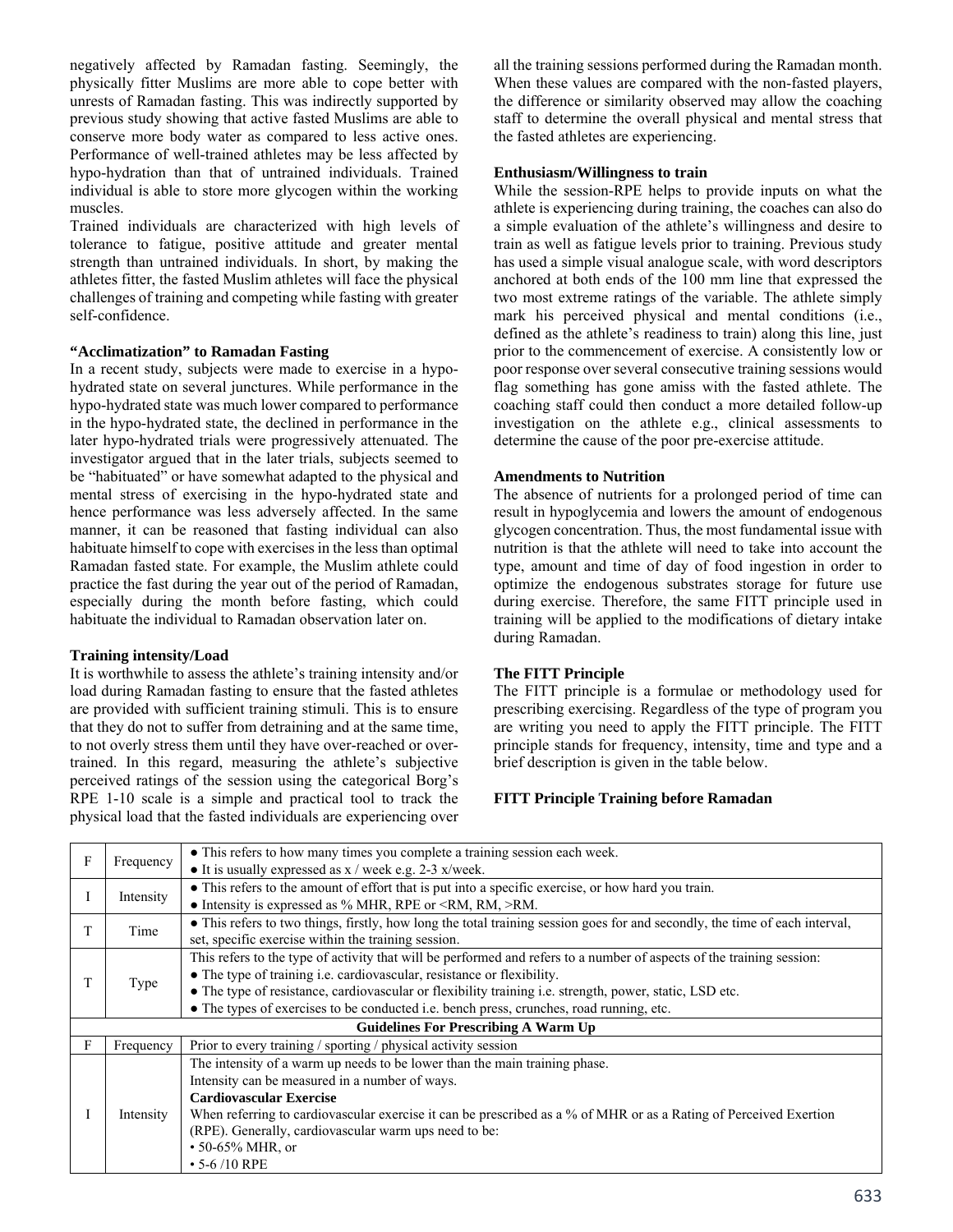| When referring to resistance exercise it can be prescribed as a Rating of Perceived Exertion (PE) / % of absolute intensity                                                                                                  |
|------------------------------------------------------------------------------------------------------------------------------------------------------------------------------------------------------------------------------|
|                                                                                                                                                                                                                              |
|                                                                                                                                                                                                                              |
|                                                                                                                                                                                                                              |
| Generally the intensity of a warm up will start low and gradually increase in preparation for the training phase                                                                                                             |
|                                                                                                                                                                                                                              |
|                                                                                                                                                                                                                              |
| For example, a 30 minute workout will have a 5-7 minute warm up and a 60 minute workout will have a 10-12 minute                                                                                                             |
|                                                                                                                                                                                                                              |
|                                                                                                                                                                                                                              |
| Systemic /general warm up – focusing on increasing internal body temperature and blood flow e.g. rowing machine,                                                                                                             |
|                                                                                                                                                                                                                              |
| Specific warm up – focusing on the muscles, joints and movement patterns that will be used in the training phase e.g.                                                                                                        |
|                                                                                                                                                                                                                              |
| The bulk of the exercises included in a warm up need to be specific to the training phase.                                                                                                                                   |
|                                                                                                                                                                                                                              |
|                                                                                                                                                                                                                              |
|                                                                                                                                                                                                                              |
|                                                                                                                                                                                                                              |
| • If the session is a cycle session, the warm up needs to be on the bike at a lower intensity.<br>• If the session is weights the warm up needs to be movement patterns that replicate the exercises in the training session |

# **Guidelines for Prescribing Cooling Down**

| Frequency | At the completion of every training / sporting / physical activity session                                                                                                                                                                                                                                                                                                                                                                                                                                                                                                                                                                                                 |  |  |  |
|-----------|----------------------------------------------------------------------------------------------------------------------------------------------------------------------------------------------------------------------------------------------------------------------------------------------------------------------------------------------------------------------------------------------------------------------------------------------------------------------------------------------------------------------------------------------------------------------------------------------------------------------------------------------------------------------------|--|--|--|
| Intensity | The intensity of a cool down needs to be low. Remember intensity can be measured in a number of ways.<br><b>Cardiovascular Exercise</b><br>When referring to cardiovascular exercise it can be prescribed as a % of MHR or as a rating of Perceived Exertion (PE).<br>Generally, cardiovascular cool downs need to be:<br>• 30-40% MHR, or<br>$\cdot$ 3-4/10 RPE<br><b>Resistance Exercise</b><br>When referring to resistance exercise it can be prescribed as a rating of Perceived Exertion (PE) / % of absolute intensity /<br><rm, rm,="">RM. Generally, cardiovascular warm ups need to be:<br/><math>\bullet</math> &lt; RM<br/><math>\cdot</math> 3-4/10 RPE</rm,> |  |  |  |
| Time      | As a rule the cool down should go for 15-20% of the duration of the whole session. For example, a 30 minute workout will<br>have a 5-7 minute cool down and a 60 minute workout will have a 10-12 minute cool down.                                                                                                                                                                                                                                                                                                                                                                                                                                                        |  |  |  |
| Type      | The cool down can be broken down into two phases.<br>Systemic /general cool down- focusing on increasing internal body temperature and blood flow e.g. walking<br>Stretch – focusing on the muscles and joints that were used in the training phase e.g. static stretching.                                                                                                                                                                                                                                                                                                                                                                                                |  |  |  |

Recommendations for training program & rest in the Month of Holy Ramadan Fasting for athletes

| Аm                            |       | <b>Noon</b> |           | Pm         | Pm                     | Pm/Am                                      |           |
|-------------------------------|-------|-------------|-----------|------------|------------------------|--------------------------------------------|-----------|
| $3 - 3:45$                    | $5-7$ | $8-11$      | 11-12:00  | $1 - 7:30$ | 7:458:30               | 8:30-10                                    | $11-3:00$ |
| Eat and drink<br>(Sahur meal) | Sleep | Training    | Day sleep | Rest       | Eat & drink Iftar meal | Train high-intensity and Eat $\&$<br>drink | Sleep     |

The table below further elaborate the nutritional strategies to optimize the achievement of sports nutrition goals during Ramadan fasting.

| <b>Issue</b>                                                                                                                        | <b>Details</b>                                                                                                                                                                                                                                                                                                                                                                                                                                                                                                                                                                                                                                           | <b>Special explanations</b>                                                                                                                              |
|-------------------------------------------------------------------------------------------------------------------------------------|----------------------------------------------------------------------------------------------------------------------------------------------------------------------------------------------------------------------------------------------------------------------------------------------------------------------------------------------------------------------------------------------------------------------------------------------------------------------------------------------------------------------------------------------------------------------------------------------------------------------------------------------------------|----------------------------------------------------------------------------------------------------------------------------------------------------------|
| Where possible, move the<br>schedule of exercise to a<br>time of the day that best<br>provides the appropriate<br>nutrition support | Sessions undertaken in the morning after sunrise<br>Pros: benefit from eating and drinking strategies undertaken during the<br>previous evening and before dawn<br>Cons: Little opportunity to refuel, rehydrate, and recover after these<br>sessions<br>Sessions scheduled to finish just before Iftar (breaking fast)<br>Pros: benefit from ability to eat for recovery at Iftar and during evening<br>Cons: undertaken with minimal pre-exercise support<br>Sessions undertaken 2-3 h after the break of the fast<br>Pros: best opportunities to fuel and hydrate before, during, and after<br>Cons: must be balanced against the importance of sleep | Major changes in the daily<br>timetable of training/<br>competition, as well as sleep,<br>may be possible in countries that<br>are predominantly Islamic |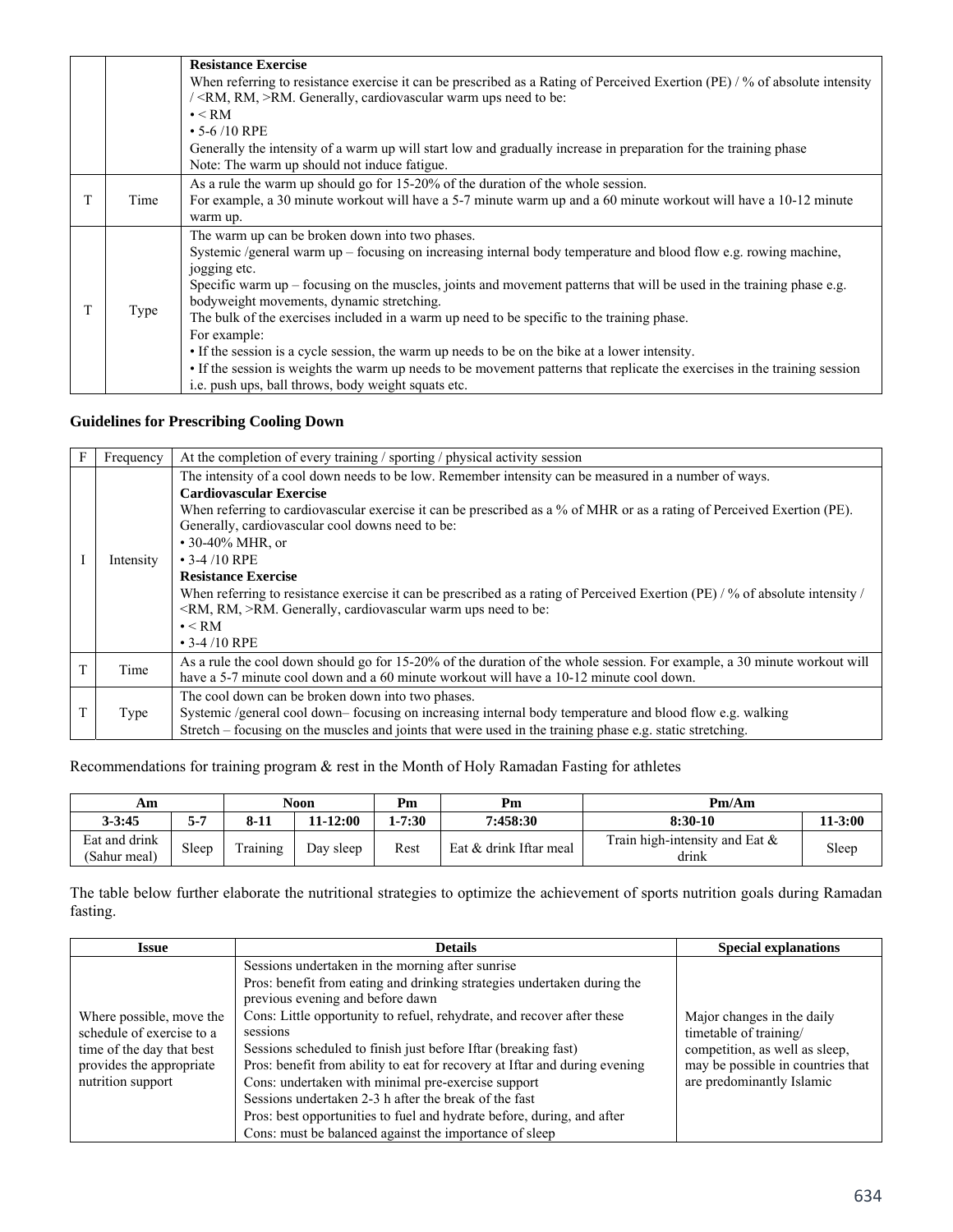| Make the<br>most of<br>important<br>eating times | Breaking of the fast: Adapt or supplement meals in quantity/quality<br>to meet specific needs for fluid, carbohydrate, and protein, especially<br>for recovery after recent exercise session<br>The last meal (Sahur): Eat as close as possible to sunrise and choose<br>foods that contribute to sports nutrition needs for the day<br>Food/fluid consumed during or after exercise undertaken in the<br>evening: Support needs for performance and recovery<br>Remember that this food/fluid contributes to total day's nutrient                                                                                                                                                                                                                                                                                                                                                                                                                                                                                                                                                                                                                                                                                          | By delaying training/competition to the evening,<br>Iftar can be used as the pre-exercise meal, and the<br>main evening meal can be delayed until after the<br>exercise<br>Players who must train during the day when fasting<br>should maximize refuelling and hydration during<br>the night and at Sahur, rest after training, and begin                                                                                                                                                                                                                                                                                                                                                                                                                                                                                                                                                                                                       |
|--------------------------------------------------|-----------------------------------------------------------------------------------------------------------------------------------------------------------------------------------------------------------------------------------------------------------------------------------------------------------------------------------------------------------------------------------------------------------------------------------------------------------------------------------------------------------------------------------------------------------------------------------------------------------------------------------------------------------------------------------------------------------------------------------------------------------------------------------------------------------------------------------------------------------------------------------------------------------------------------------------------------------------------------------------------------------------------------------------------------------------------------------------------------------------------------------------------------------------------------------------------------------------------------|--------------------------------------------------------------------------------------------------------------------------------------------------------------------------------------------------------------------------------------------------------------------------------------------------------------------------------------------------------------------------------------------------------------------------------------------------------------------------------------------------------------------------------------------------------------------------------------------------------------------------------------------------------------------------------------------------------------------------------------------------------------------------------------------------------------------------------------------------------------------------------------------------------------------------------------------------|
|                                                  | needs Make use of special sports foods to reduce gastrointestinal<br>discomfort from pro-active eating strategies                                                                                                                                                                                                                                                                                                                                                                                                                                                                                                                                                                                                                                                                                                                                                                                                                                                                                                                                                                                                                                                                                                           | replenishing with Iftar                                                                                                                                                                                                                                                                                                                                                                                                                                                                                                                                                                                                                                                                                                                                                                                                                                                                                                                          |
| Consider<br>important<br>nutrients               | Carbohydrate<br>Consume at break of fast and meal before dawn, and other meals<br>during the evening, especially where these meals represent post-, pre-<br>or in-exercise intake<br>Set targets according to fuel cost of exercise<br>Consume small amounts during exercise undertaken after the fast is<br>broken, even if there is little need for additional fuel. Mouth contact<br>with carbohydrate may promote a "happier" brain for better<br>performance Eat immediately after exercise if possible, to enhance<br>refuelling rate Consume low glycaemic carbohydrate choices at meal<br>consumed before dawn to allow slow release of glucose<br>Protein<br>Consume 20 g "fast" high-quality protein soon after exercise where<br>possible, but note that enhanced protein synthesis from exercise<br>persists for 16-24 h In absence of information on best protein spread<br>over the day, consume protein at each meal opportunity (avoid eating<br>only carbohydrate-rich food choices) Consume "slow" proteins at<br>meal consumed before dawn to help with protein balance over day<br>Add protein to carbohydrate-rich snacks to enhance muscle glycogen<br>storage when carbohydrate targets can't be met | Many common foods associated with Iftar are rich<br>in carbohydrate (e.g. figs/dates) and high quality<br>protein (milk and laban yoghurt).<br>The substantial meal after prayers typically features<br>savoury dishes with carbohydrate-rich components<br>(rice) and protein (meat or fish)<br>Other combinations of carbohydrate and protein<br>include Thareed (bread containing), starch pudding<br>(milk), and rice porridge<br>Care should be taken with Ramadan treats, since<br>many are very high in fat. Some recipes can be<br>adapted to promote carbohydrate content and<br>reduce fat (e.g. replace puff pastry in Um Ali with<br>bread) Ma'amoul, dried fruits and nuts are suitable<br>snacks<br>When eating opportunities are limited, drinks with<br>high energy/nutrient density can be useful to meet<br>high-energy requirements.<br>Sahur meals that are high in carbohydrate include<br>rice with egg, cheese, and milk. |

# **Regularity**

There is enough need to take good caloric food intake, as many calories will burn during the day. Thus, the typical three main meals (Suhar, Iftar, & Night Snacks) during the normal non-Ramadan period to Ramadan meals consume will help in ensuring that the athletes will likely to consume sufficient amount of calories over the 24 hours period during Holy month of Ramadan. So it is very important for the athlete to make a balanced diet schedule so that he/she can store energy for coming month of energy.

### **Intensity (or amount)**

An athlete should make himself ensure that his total energy intake is able to support the energy requirement for performance and recovery as well as satisfy the overall requirement for the day. The sufficient amount of important nutrients including carbohydrate and protein should be consumed in a great quantity. The food intake should be according to the type of activity. The activity demands the type of food and nutrient intake. The athlete should also take sufficient amount of water as Sahur is the last time that a Muslim Athlete can ingest anything. So coaches should also have the knowledge of nutrition.

### **Timing**

Athletes should be reminded to consume their Sahur meal as close as possible to sunrise just before the commencement of the day's fast while Iftar to be taken immediately at sunset once allowable to break from fasting. This strategy will ensure that the body is in the 'fasted state' for the shortest period possible. It is well established that the best time to consume food and fluid for recovery is the period immediately after exercise, especially after heavy training. There is a 'window of opportunity' for higher rates of glycogen storage during first 24 h post-exercise. Thus, this supports the argument that if heavy training is to be conducted during the daytime in Ramadan, the session should be timed such that it ends just prior to the breaking of the day's fast to allow unrestricted ingestion of food and fluid for enhanced post-exercise recovery.

### **Type**

There are three main types of nutrients that the body needs on daily basis: carbohydrates, proteins and fats. A recent review, however, suggested that during Ramadan, there was a greater tendency for Muslims to consume a greater amount of fats and at the same time reduce their carbohydrate intake. A possible reason for this is that Muslims tended to choose dense-nutrient food to compensate for the less meals sittings over the 24 hours period. However, food taken by athletes for Iftar and Sahur should contain predominantly nutrients of carbohydrate and protein. So, that they can consume these nutrients during the day of fasting and can continue with their training schedule.

### **Rest and Recovery**

During Ramadan, there is loss of sleep and rest as Muslims usually wake up early at pre-dawn and with the added social and religious activities that take place after sunset, can lead to 2-3 hours of sleep lost per day. When this acute sleep debt occurs over consecutive days, the accumulation of sleep loss will ultimately lead to chronic sleep deficiency, which in turn could affect physical and mental performance directly or indirectly via mood swings or feelings of lethargy. Hence, rest and recovery gain greater importance in the athlete's overall training program during Ramadan. So an athlete needs day sleep to compensate with the night sleep so that he will feel himself/herself in better condition and physically & mentally fit. Below are additional steps or behavioral patterns that